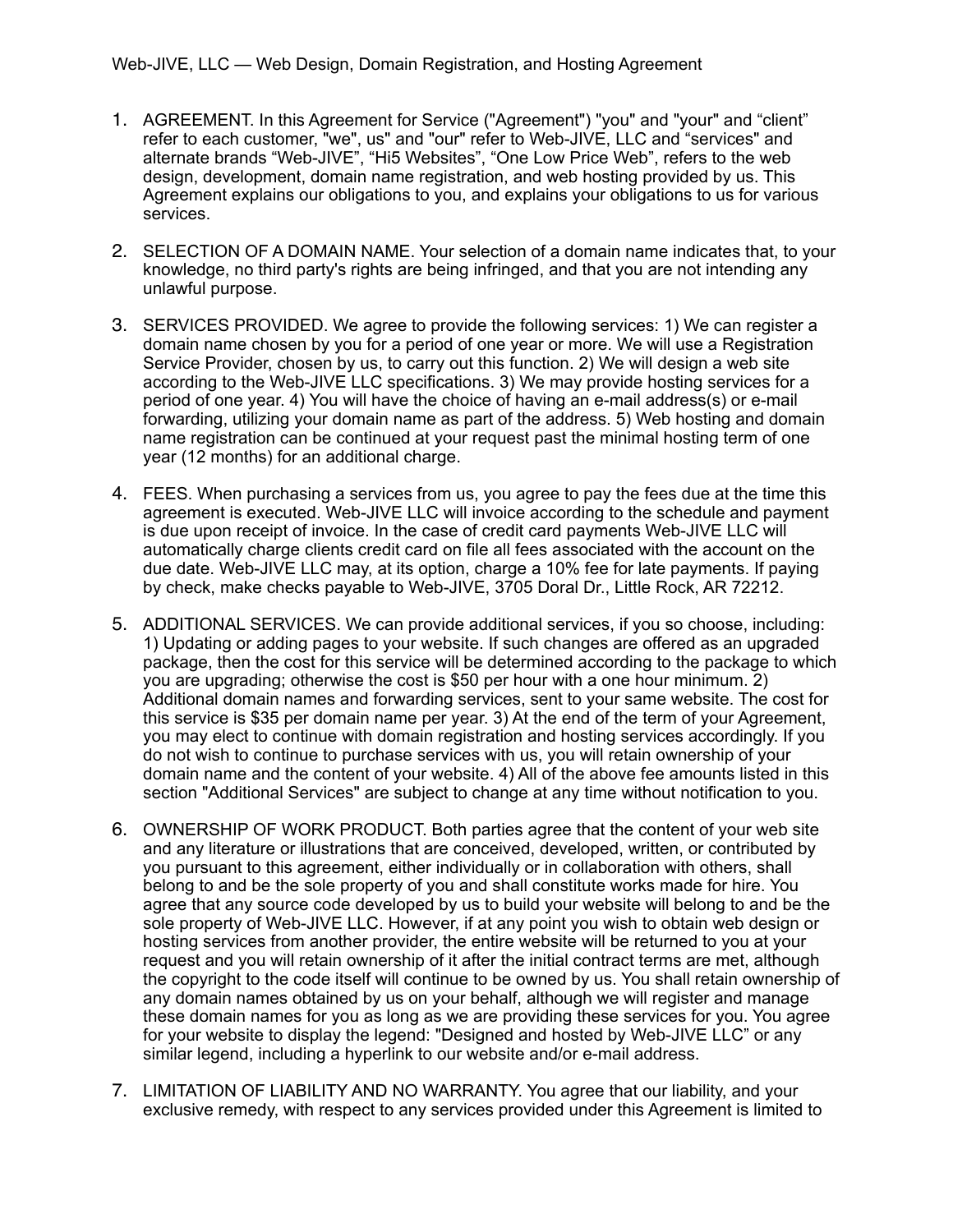the amount you paid for such services. You understand and agree with the following limitations: possible access delays or interruptions and inadvertent errors on our part. No guarantee is offered regarding potential or actual "down time" of your website.

- 8. USE OF COPYRIGHTED MATERIALS. You warrant that any materials provided by you for use on your website pursuant to this agreement shall not contain any proprietary material owned by any other party that is protected under the Copyright Act or any other similar law. You shall be solely responsible for ensuring that any materials you provide pursuant to this agreement shall satisfy this requirement and you agree to hold us harmless from all liability or loss to which we may be exposed on account of your failure to perform this duty.
- 9. ASSIGNMENT OF CONTRACT. Neither of the parties may assign this agreement or any rights under the agreement without the prior written consent of the other party.
- 10. ENTIRE AGREEMENT. This agreement is the complete and exclusive statement of the mutual understanding of the parties. This agreement supersedes and cancels all previous written and oral agreements and communications between the parties relating to the services that are the subject matter of this agreement.
- 11. SEVERABILITY. If any court of competent jurisdiction determines that any part of this agreement is invalid or unenforceable, that determination shall not impair or nullify the remainder of this agreement.
- 12. AMENDMENT. The parties agree that they may amend this agreement only by a written agreement duly executed by persons authorized to execute agreements on behalf of the parties.
- 13. GOVERNING LAW. This agreement is governed by the laws of the state of Arkansas and any applicable federal laws of the United States of America.
- 14. LEGAL EXPENSES. If any legal action is necessary to enforce the terms of this agreement, the prevailing party shall be entitled to reasonable attorney fees in addition to any other relief to which that party may be entitled.
- 15. FORCE MAJEURE. If performance by us of any of our obligations under the terms of this agreement shall be interrupted or delayed by an act of God, by acts of war, riot, or civil commotion, by failure of computer equipment, including loss of data, or by an act of State, by strikes, fire, flood, or by the occurrence of any other event beyond our control, then we shall be excused from such performance for the same amount of time as such occurrence shall have lasted or such period of time as is reasonably necessary after such occurrence abates for the effect of the occurrence to have dissipated.
- 16. ACCEPTANCE OF AGREEMENT. By ordering our services, completion of such a transaction indicates your acknowledgement that you have read, understood, and accepted this agreement.